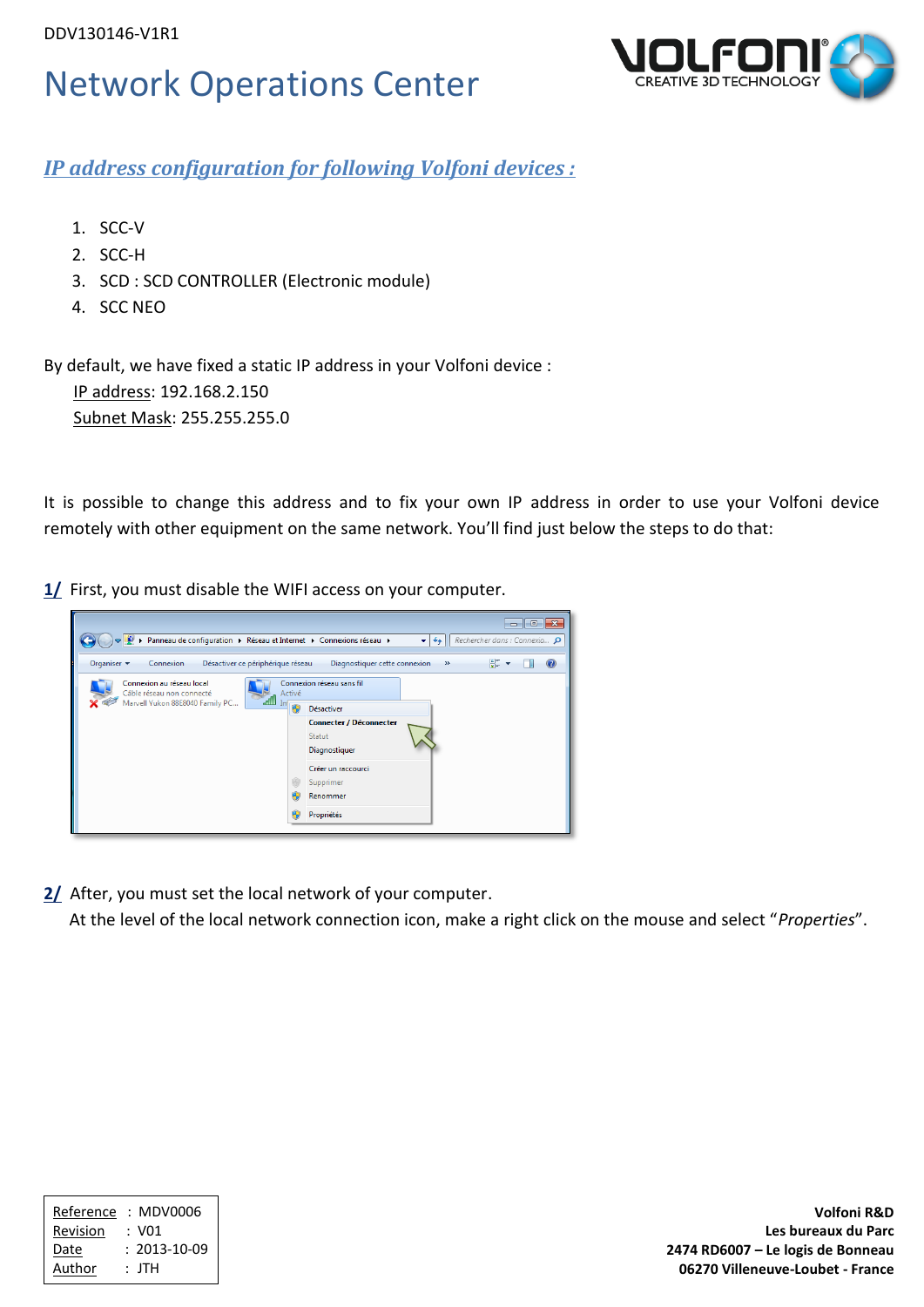



**3/** Go on "*Internet Protocol (TCP/UPv4)*" et select "*Properties*".



**4/** Select the option "*Use the following IP address*".

Now, you must fix a static IP address for your computer.

Enter an IP address like: **192.168.2.xxx** and the Subnet Mask**: 255.255.255.0.**

 Be careful, do not use the IP address **192.168.2.150** because it's the static IP address of the Volfoni device Click on "*OK*" to validate these settings.

| Reference | : MDV0006          |
|-----------|--------------------|
| Revision  | : VO1              |
| Date      | $: 2013 - 10 - 09$ |
| Author    | : JTH              |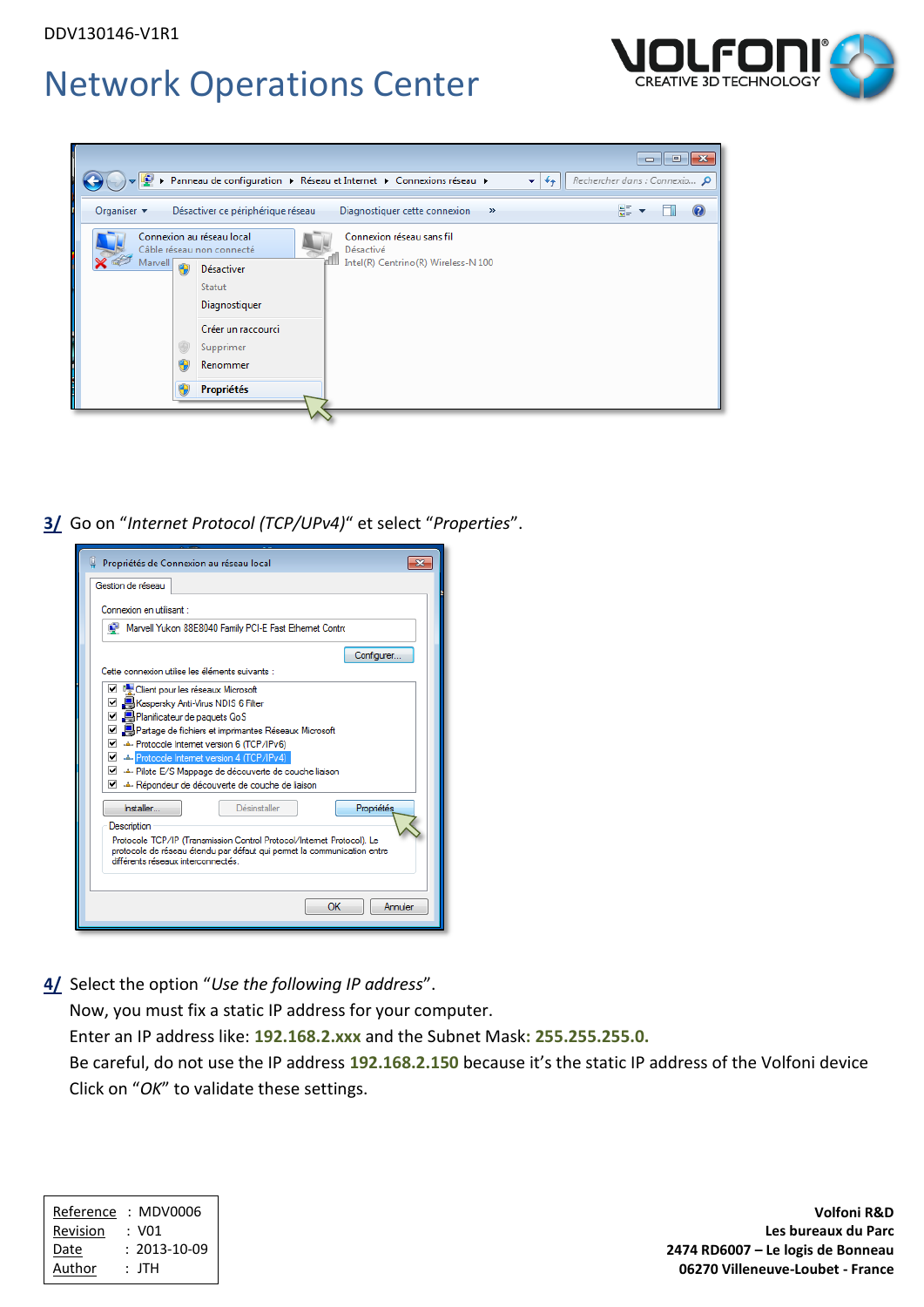

| Gestion de réseau                                                                                                                                                                 |  |
|-----------------------------------------------------------------------------------------------------------------------------------------------------------------------------------|--|
|                                                                                                                                                                                   |  |
|                                                                                                                                                                                   |  |
| $\mathbb{R}$<br>$-x$<br>Propriétés de : Protocole Internet version 4 (TCP/IPv4)                                                                                                   |  |
| Général                                                                                                                                                                           |  |
| Les paramètres IP peuvent être déterminés automatiquement si votre<br>réseau le permet. Sinon, vous devez demander les paramètres IP<br>appropriés à votre administrateur réseau. |  |
| Obtenir une adresse IP automatiquement                                                                                                                                            |  |
| O Utiliser l'adresse IP suivante :                                                                                                                                                |  |
| Adresse TP:<br>192.168.2. xxx                                                                                                                                                     |  |
| 255.255.255.0<br>Masque de sous-réseau :                                                                                                                                          |  |
| Passerelle par défaut :<br>contract to the contract                                                                                                                               |  |
| <b>Obtenir les adresses des serveurs DNS automatiquement</b>                                                                                                                      |  |
| 1 Utiliser l'adresse de serveur DNS suivante :                                                                                                                                    |  |
| Serveur DNS préféré :<br><b>Contract Contract</b>                                                                                                                                 |  |
| Serveur DNS auxiliaire :<br>and the control of                                                                                                                                    |  |
| Valider les paramètres en quittant<br>Avancé                                                                                                                                      |  |
| Annuler<br>OK                                                                                                                                                                     |  |

**5/** Connect the computer and the Volfoni device with a straight Ethernet cable (RJ45 connector).

- **6/** Power ON the Volfoni device and wait about 30 seconds.
- *II* Run the program « DeviceInstaller » in order to detect the NOC. (Software Link: [here\)](ftp://ftp.lantronix.com/pub/DeviceInstaller/Lantronix/4.4/4.4.0.0/Installers/Download_Web/setup.exe).

When the NOC is detected, the IP address is assigned to it in the left window:



*Be careful, the IP address of the Volfoni device must be in the same subnet that your network configuration.* 

**8/** Click on the tab « Web Configuration », then

| : MDV0006          |
|--------------------|
| : VN1              |
| $: 2013 - 10 - 09$ |
| : JTH              |
|                    |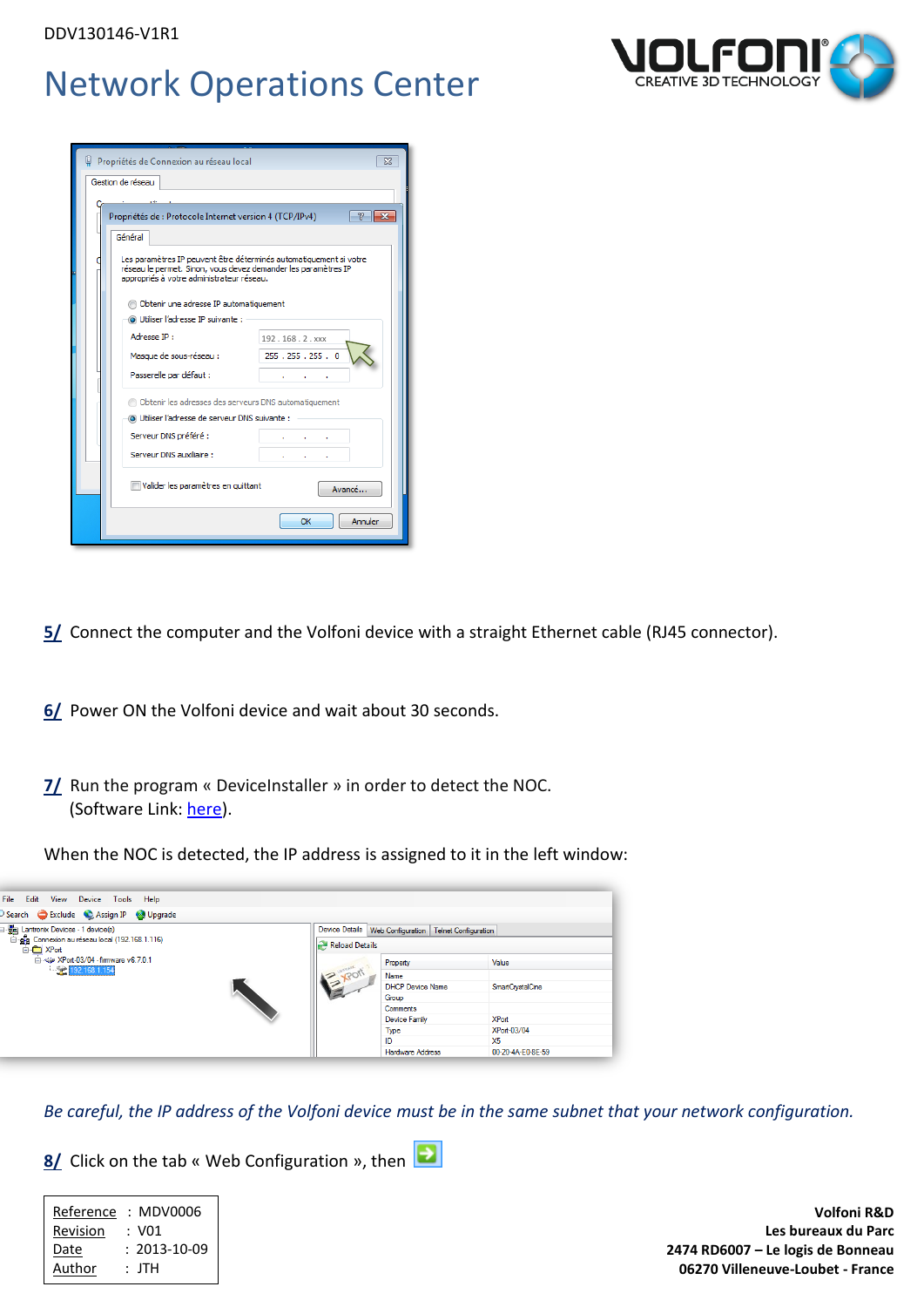



| : MDV0006          |
|--------------------|
| : VO1              |
| $: 2013 - 10 - 09$ |
| : JTH              |
|                    |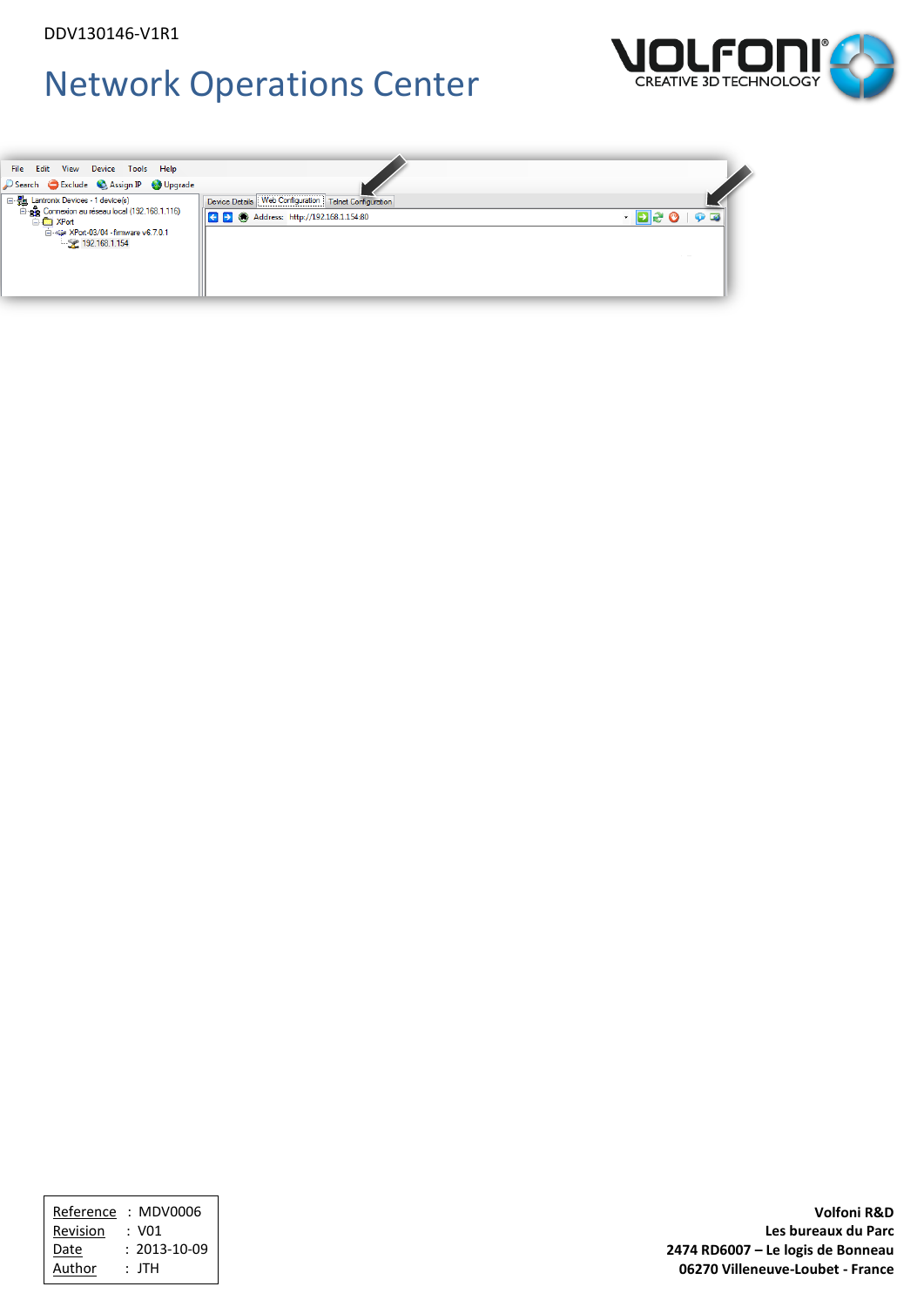**9/** By default, there is no "Username" and "Password."

Click « Ok ».

| Sécurité de Windows |                                                                                                                                                                                        |
|---------------------|----------------------------------------------------------------------------------------------------------------------------------------------------------------------------------------|
| un mot de passe.    | Le serveur 192.168.1.154 à l'adresse (null) requiert un nom d'utilisateur et                                                                                                           |
|                     | Avertissement : ce serveur requiert que votre nom d'utilisateur et votre<br>mot de passe soient envoyés de façon non sécurisée (authentification de<br>base sans connexion sécurisée). |
|                     | Nom d'utilisateur<br>Mot de passe<br>Mémoriser ces informations                                                                                                                        |
|                     | OK<br>Annuler                                                                                                                                                                          |

### **10/** The LANTRONIX - XPORT window will open.

Select in the left tab « Channel 1 » the parameter « Serial Setting ».

|                                                                                                                                                              | <b>XIVOSTIAN</b>                                                                                                                                           | MAC Address: 00-20-4A-E4-8C-5E                                                                                                             |
|--------------------------------------------------------------------------------------------------------------------------------------------------------------|------------------------------------------------------------------------------------------------------------------------------------------------------------|--------------------------------------------------------------------------------------------------------------------------------------------|
| 益                                                                                                                                                            |                                                                                                                                                            | <b>Serial Settings</b>                                                                                                                     |
| <b>Network</b><br><b>Server</b><br><b>Serial Tunnel</b><br><b>Hostlist</b><br><b>Channel 1</b><br><b>Serial Settings</b><br>Connection<br>Email<br>Trigger 1 | <b>Channel 1</b><br><b>Disable Serial Port</b><br><b>Port Settings</b><br>Protocol: RS232<br>۰<br><b>Baud Rate: 57600</b><br>Data Bits: 8 -<br>⊩≂          | <b>Flow Control: None</b><br>Stop Bits: 1<br>Parity: None                                                                                  |
| <b>Trigger 2</b><br>Trigger 3<br><b>Configurable Pins</b><br><b>Apply Settings</b>                                                                           | <b>Pack Control</b><br><b>Enable Packing</b><br>Idle Gap Time:   12 msec                                                                                   |                                                                                                                                            |
| <b>Apply Defaults</b>                                                                                                                                        | Match 2 Byte Sequence: Yes ONo<br>$0x$ 00<br>Match Bytes: 0x 00<br>(Hex)                                                                                   | Send Frame Immediate: Yes ONo<br>Send Trailing Bytes: O None O One O Two                                                                   |
|                                                                                                                                                              | <b>Flush Mode</b><br><b>Flush Input Buffer</b><br>With Active Connect: C Yes O No<br>With Passive Connect: C Yes O No<br>At Time of Disconnect: 2 Yes O No | <b>Flush Output Buffer</b><br>With Active Connect: Yes O No<br>With Passive Connect: C Yes O No<br>At Time of Disconnect: 2 Yes @ No<br>OK |

Modify the « Baud Rate » to 57600 and click « OK ».

| Reference | MDV0006            |
|-----------|--------------------|
| Revision  | : VO1              |
| Date      | $: 2013 - 10 - 09$ |
| Author    | : JTH              |



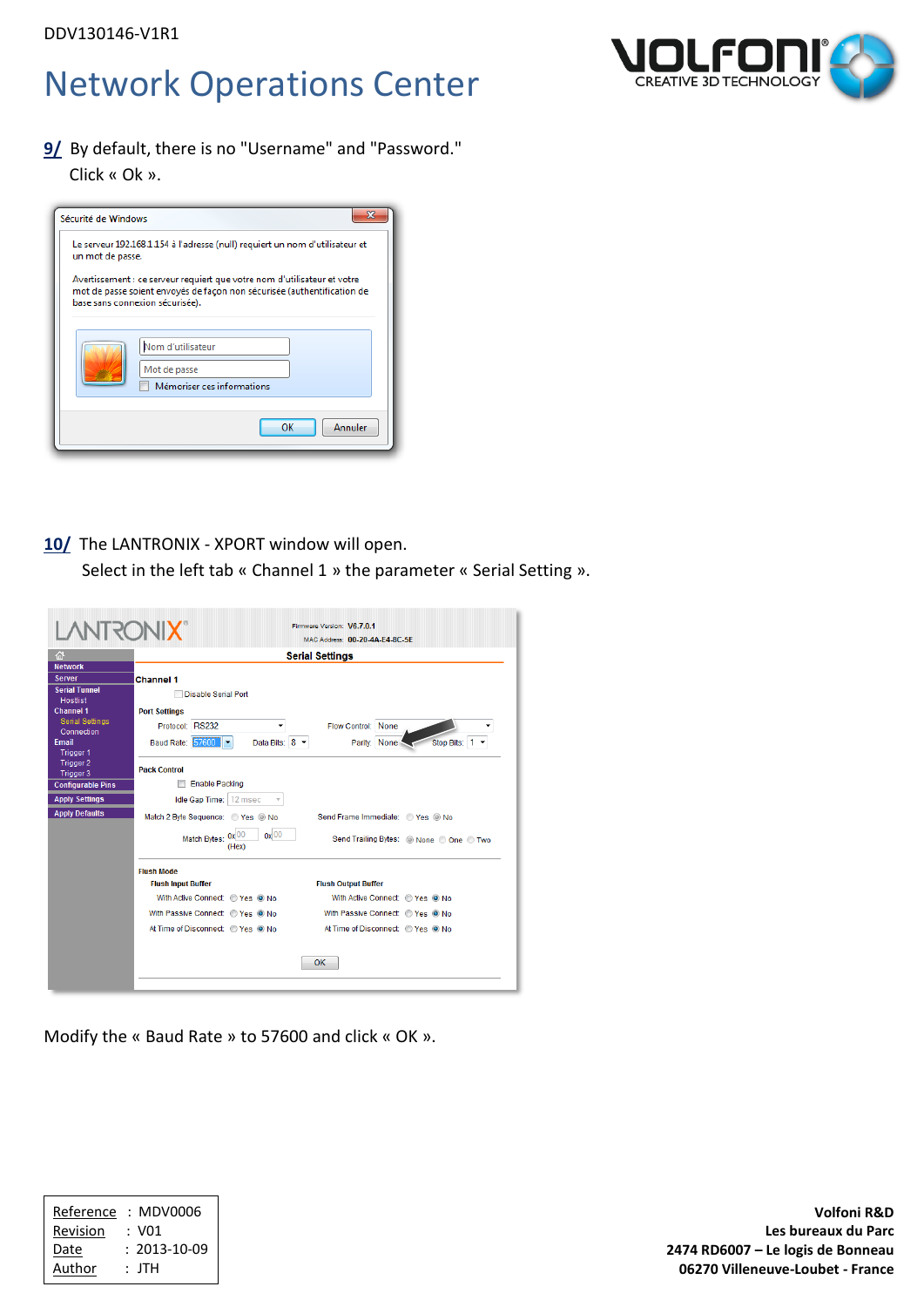**11/** Select "*Network*" in the menu bar on the left.



You can change the IP address here.

Be careful to choose an IP address for the Volfoni device in the same subnet than your equipment.



Click on "*OK*" to validate these changes.

The message "*Done!*" appears to indicate that the action has been taken account.

| Lantronix XPort Device Ser X                             |                                                                                       |                                                              | $-10$<br>x            |
|----------------------------------------------------------|---------------------------------------------------------------------------------------|--------------------------------------------------------------|-----------------------|
| G.<br>$\Rightarrow$<br>←                                 | 192.168.2.150 /secure/ltx_conf.htm                                                    |                                                              | ☆<br>$\equiv$         |
|                                                          | $\mathbb{E}_{\mathsf{A}}$ Cette page est en anglais $\star$ Voulez-vous la traduire ? | Traduire<br><b>Non</b>                                       | Options -<br>$\times$ |
| <b>LANTRONIX®</b>                                        |                                                                                       | Firmware Version: V6.8.0.2<br>MAC Address: 00-20-4A-EC-E5-06 |                       |
| 슶<br><b>Network</b>                                      | <b>DHCP Host Name: SmartCrystalCine</b>                                               |                                                              |                       |
| <b>Server</b><br><b>Serial Tunnel</b><br><b>Hostlist</b> | Use the following IP configuration:<br>$\circledcirc$                                 |                                                              |                       |
| <b>Channel 1</b><br><b>Serial Settings</b>               |                                                                                       | IP Address: 192.168.2.150<br>Subnet Mask: 255.255.255.0      |                       |
| Connection<br><b>Email</b>                               | Default Gateway: 0.0.0.0                                                              |                                                              |                       |
| <b>Trigger 1</b><br><b>Trigger 2</b><br><b>Trigger 3</b> | DNS Server: 0.0.0.0                                                                   |                                                              |                       |
| <b>Configurable Pins</b>                                 | <b>Ethernet Configuration</b>                                                         |                                                              |                       |
| <b>Apply Settings</b>                                    | Auto Negotiate                                                                        |                                                              |                       |
|                                                          |                                                                                       | Speed: @ 100 Mbps @ 10 Mbps                                  |                       |
| <b>Apply Defaults</b>                                    |                                                                                       | Duplex: © Full © Half                                        |                       |
|                                                          |                                                                                       | OK<br>Done!                                                  |                       |

| Reference | : MDV0006          |
|-----------|--------------------|
| Revision  | : VN1              |
| Date      | $: 2013 - 10 - 09$ |
| Author    | : JTH              |



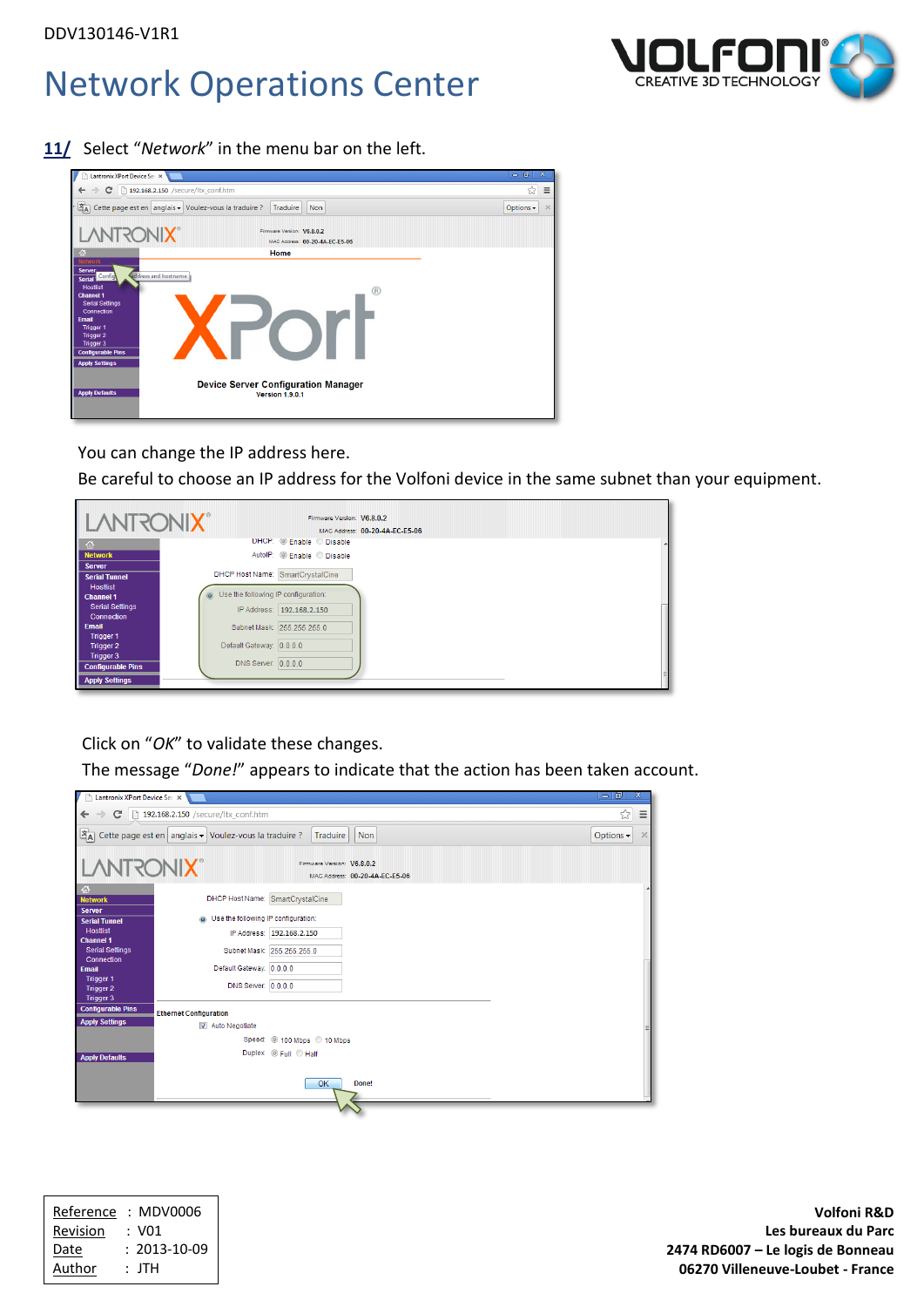

12/ Select the left tab "Connection".

- Enter "30" secs in the "Inactivity Timeout:"
- Then click "OK".

| ൷                                                                                                                                                                                                                                                                    | <b>Connection Settings</b>                                                                                                                                                                                                                                                                                                                                                                                                                 |  |
|----------------------------------------------------------------------------------------------------------------------------------------------------------------------------------------------------------------------------------------------------------------------|--------------------------------------------------------------------------------------------------------------------------------------------------------------------------------------------------------------------------------------------------------------------------------------------------------------------------------------------------------------------------------------------------------------------------------------------|--|
| <b>Network</b><br>Server<br><b>Serial Tunnel</b><br><b>Hostlist</b><br><b>Channel 1</b><br><b>Serial Settings</b><br>Connection<br><b>Email</b><br>Trigger 1<br>Trigger 2<br>Trigger 3<br><b>Configurable Pins</b><br><b>Apply Settings</b><br><b>Apply Defaults</b> | <b>Channel 1</b><br><b>Connect Protocol</b><br>Protocol: TCP -<br><b>Connect Mode</b><br><b>Passive Connection:</b><br><b>Active Connection:</b><br>$Accept \overline{Yes}$<br>Active Connect: None<br>۰<br>Incomina:<br>Password<br>⊙ Yes ⊙ No<br>Start Character: 0x 0D<br>(in Hex)<br>Required:<br>Modem Mode: None<br>Password:<br>٠<br>Modem Escape Sequence<br>O Yes O No<br>Show IP Address After RING: O Yes O No<br>Pass Through: |  |
|                                                                                                                                                                                                                                                                      | <b>Endpoint Configuration:</b><br>Local Port 10001<br>Auto increment for active connect<br>Remote Port 0<br>Remote Host: 0.0.0.0                                                                                                                                                                                                                                                                                                           |  |
|                                                                                                                                                                                                                                                                      | <b>Common Options:</b><br>Telnet Com Port Disable<br><b>Connect Response: None</b><br>۰<br>Terminal<br>Use<br>LED: Blink v<br>© Yes <sup>⊙</sup> No<br><b>Hostlist:</b><br>Name:                                                                                                                                                                                                                                                           |  |
|                                                                                                                                                                                                                                                                      | <b>Disconnect Mode</b><br>On Mdm_Ctrl_In<br>Dram © Yes © No<br>Hard Disconnect: O Yes C No<br>Inactivity Timeout: 0<br>Check EOT(Ctrl-D): Yes ONo<br>$\cdot$ 30<br>(mins : secs)<br>OK                                                                                                                                                                                                                                                     |  |

13/ Select the left tab « Configurable Pins ».

| <b>Network</b>                                                  |                          | <b>Configurable Pin Settings</b> |                     |
|-----------------------------------------------------------------|--------------------------|----------------------------------|---------------------|
| Server<br><b>CP</b><br><b>Function</b><br><b>Serial Tunnel</b>  |                          | <b>Direction</b>                 | <b>Active Level</b> |
| <b>Hostlist</b><br>0<br><b>Channel 1</b>                        | General Purpose I/O<br>▼ | ◎ Input © Output                 | <b>O</b> Low C High |
| <b>Serial Settings</b><br>1                                     | General Purpose I/O<br>▼ | O Input © Output                 | <b>O</b> Low C High |
| Connection<br>2                                                 | General Purpose I/O<br>▼ | O Input © Output                 | <b>O</b> Low C High |
| Trigger 1<br>Trigger 2<br>Trigger 3<br><b>Configurable Pins</b> |                          | <b>OK</b>                        |                     |

Verify if « CP1 » is configured in « General Purpose I/O » and « Input ».

| Reference | : MDV0006          |
|-----------|--------------------|
| Revision  | : VN1              |
| Date      | $: 2013 - 10 - 09$ |
| Author    | : JTH              |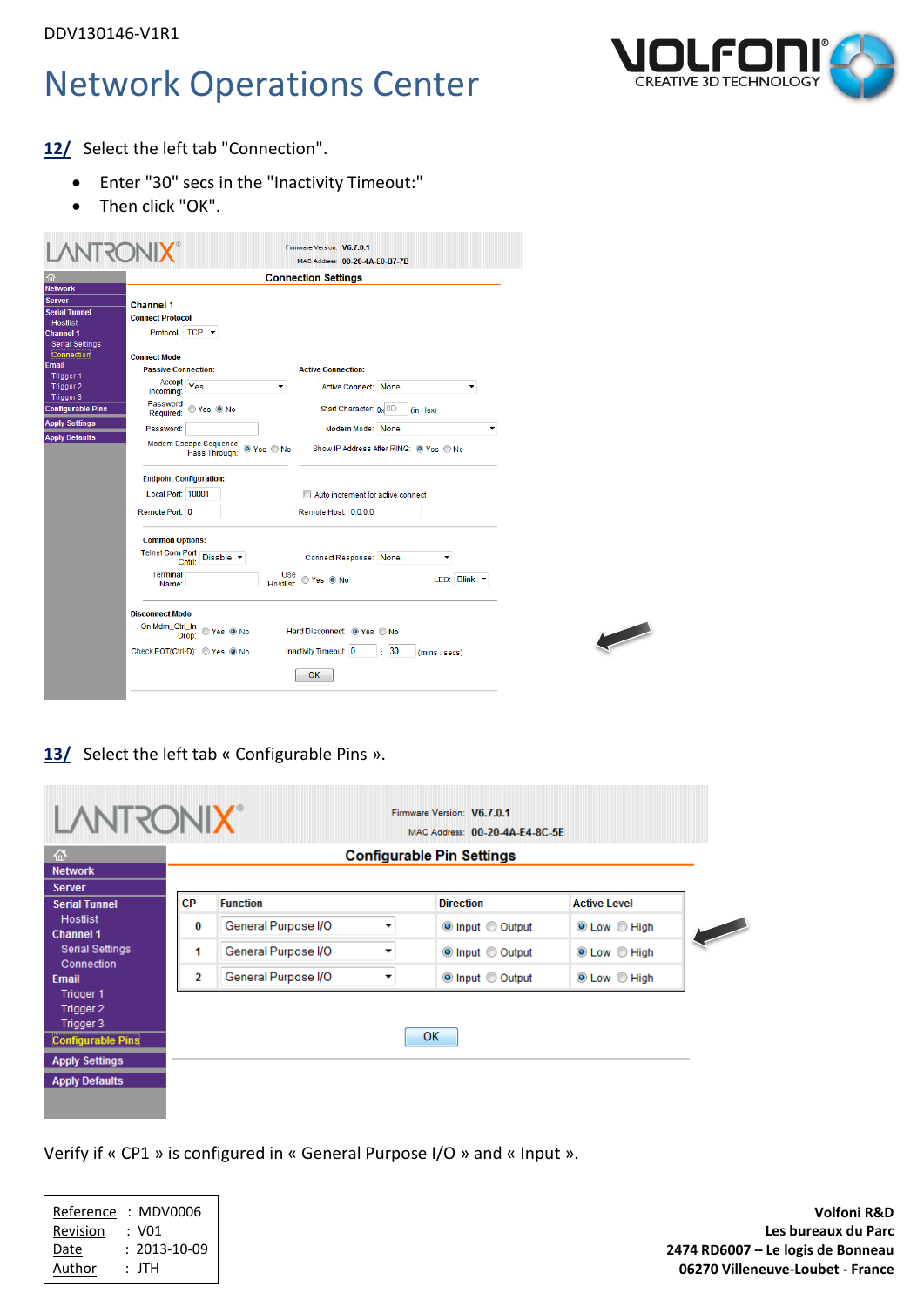

**14/** Select "*Apply Settings*" in the menu bar on the left. Wait until the end of the loading. Lantronix device reboots automatically and returns you to the main page. The device is now configured correctly.

Close this window and disconnect the Ethernet cable between the Volfoni device and the computer.

| Lantronix XPort Device Ser                                                                                                                                                                                                                                                       |                                                                                                                    | $= 0$ $\infty$        |  |  |
|----------------------------------------------------------------------------------------------------------------------------------------------------------------------------------------------------------------------------------------------------------------------------------|--------------------------------------------------------------------------------------------------------------------|-----------------------|--|--|
| $\leftarrow$                                                                                                                                                                                                                                                                     | $\Rightarrow$ $\mathbf{C}$   192.168.2.150 /secure/ltx_conf.htm                                                    | ☆<br>$\equiv$         |  |  |
|                                                                                                                                                                                                                                                                                  | $\mathbb{E}_{\mathsf{A}}$ Cette page est en anglais $\bullet$ Voulez-vous la traduire ?<br>Traduire<br><b>Non</b>  | $\times$<br>Options - |  |  |
| <b>LANTRONIX®</b><br>Firmware Version: V6.8.0.2<br>MAC Address: 00-20-4A-EC-E5-06                                                                                                                                                                                                |                                                                                                                    |                       |  |  |
| 备<br><b>Network</b><br><b>Server</b><br><b>Serial Tunnel</b><br><b>Hostlist</b><br><b>Channel 1</b><br><b>Serial Settings</b><br>Connection<br><b>Email</b><br>Trigger 1<br>Trigger 2<br>Trigger 3<br><b>Configurable Pins</b><br><b>Apply Settings</b><br><b>Apply Defaults</b> | Please wait while the configuration is saved<br>The unit will reboot in order for the settings to be applied.<br>Ш |                       |  |  |

**15/** If you have several Volfoni devices, you must repeat the steps 5 to 12 and choose one different IP address for each unit.

### **COMMUNICATION PROTOCOL**

Each command is based on a string followed by a line feed <LF> ASCII character (0x0A).

An acknowledgment is sent by the Volfoni device after each command is received. This acknowledgment consists of the string "ACK" + <LF> if the command has been understood. Otherwise, the string "NACK" + <LF> is sent.

For command with response, after the acknowledgment, the response is sent by the Volfoni device. The response is also based on a string followed by a line feed <LF> ASCII character (0x0A).

| Reference | : MDV0006          |
|-----------|--------------------|
| Revision  | : VO1              |
| Date      | $: 2013 - 10 - 09$ |
| Author    | : JTH              |